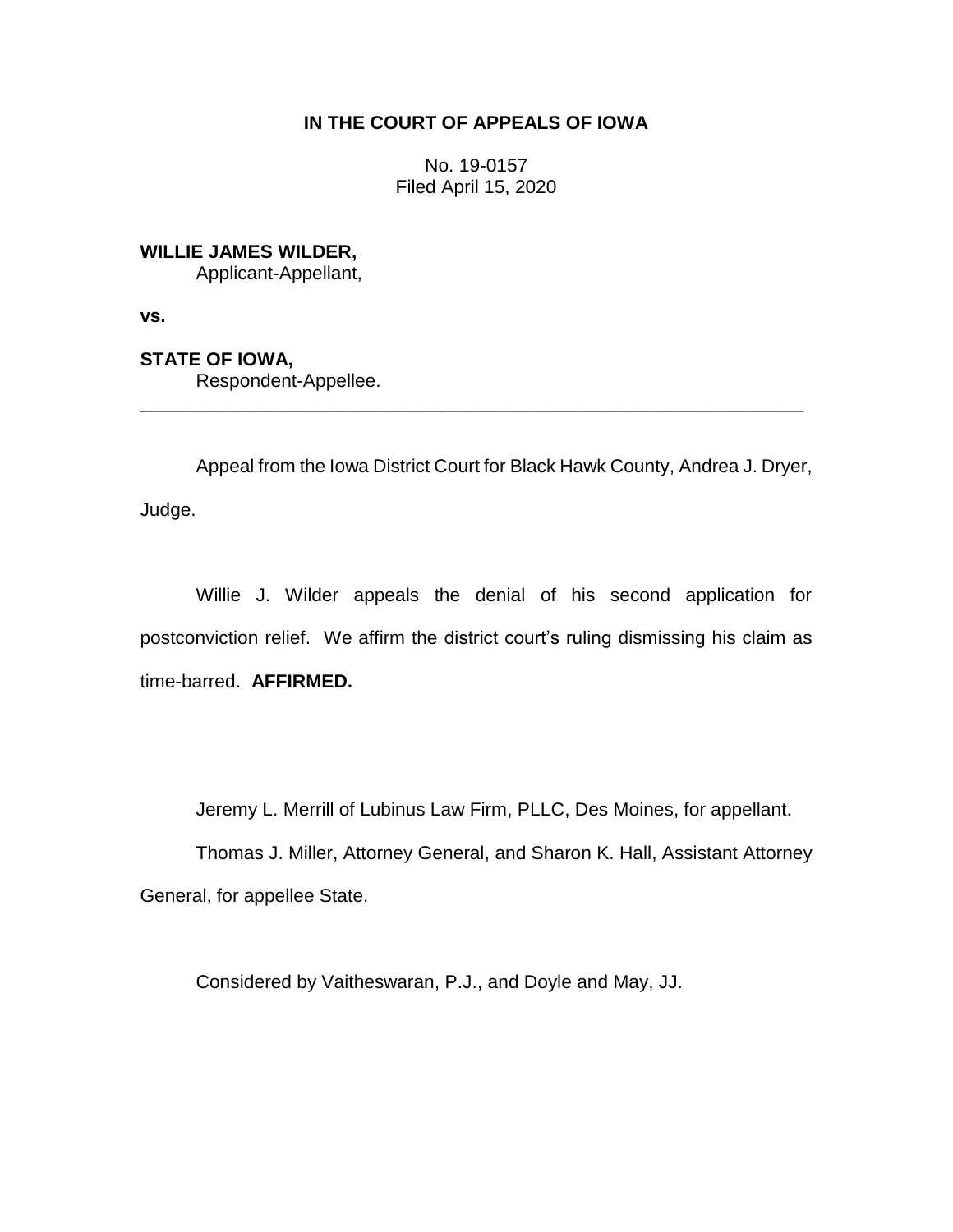## **DOYLE, Judge.**

 $\overline{a}$ 

Willie J. Wilder appeals the denial of his second postconviction-relief (PCR) application. Even though his second PCR application was filed more than three years after procedendo issued from his first PCR action, Wilder argues the district court erred in dismissing his application as time-barred. We disagree and affirm the district court's ruling.<sup>1</sup>

### **I. Background Facts and Proceedings.**

The events prompting this case begin in 2010 when a jury found Wilder guilty of first-degree robbery and third-degree theft. The two convictions were merged, and he was sentenced to prison. *Wilder v. State*, No. 13-1586, 2014 WL 5862031, at \*2 (Iowa Ct. App. Nov. 13, 2014) (*Wilder II*). Wilder challenged his conviction on several grounds including insufficiency of evidence. In 2012, this court affirmed his conviction. *State v. Wilder*, No. 11-0067, 2012 WL 170690, at \*4 (Iowa Ct. App. Jan. 12, 2012) (*Wilder I*).

Wilder timely filed his first PCR application claiming, among other things, that his trial attorney was ineffective. *Wilder II*, 2014 WL 5862031, at \*2. The district court denied the application, and Wilder once again appealed. *Id*. While his appeal was pending, after briefing and transfer to this court, Wilder's PCR appellate attorney withdrew, and a substitute was appointed. This court affirmed

<sup>1</sup> Because we hold *Allison v. State*, 914 N.W.2d 866, 891 (Iowa 2018), did not save Polk's second PCR petition, we need not address whether recent legislation, apparently abrogating *Allison*, applies to this appeal. *See* S.F. 589, 88th Gen. Assemb. § 34 (Iowa 2019) ("An allegation of ineffective assistance of counsel in a prior case under this chapter shall not toll or extend the limitations period in this section nor shall such claim relate back to a prior filing to avoid application of the limitation periods.") (codified as amended at Iowa Code § 822.3 (2019)).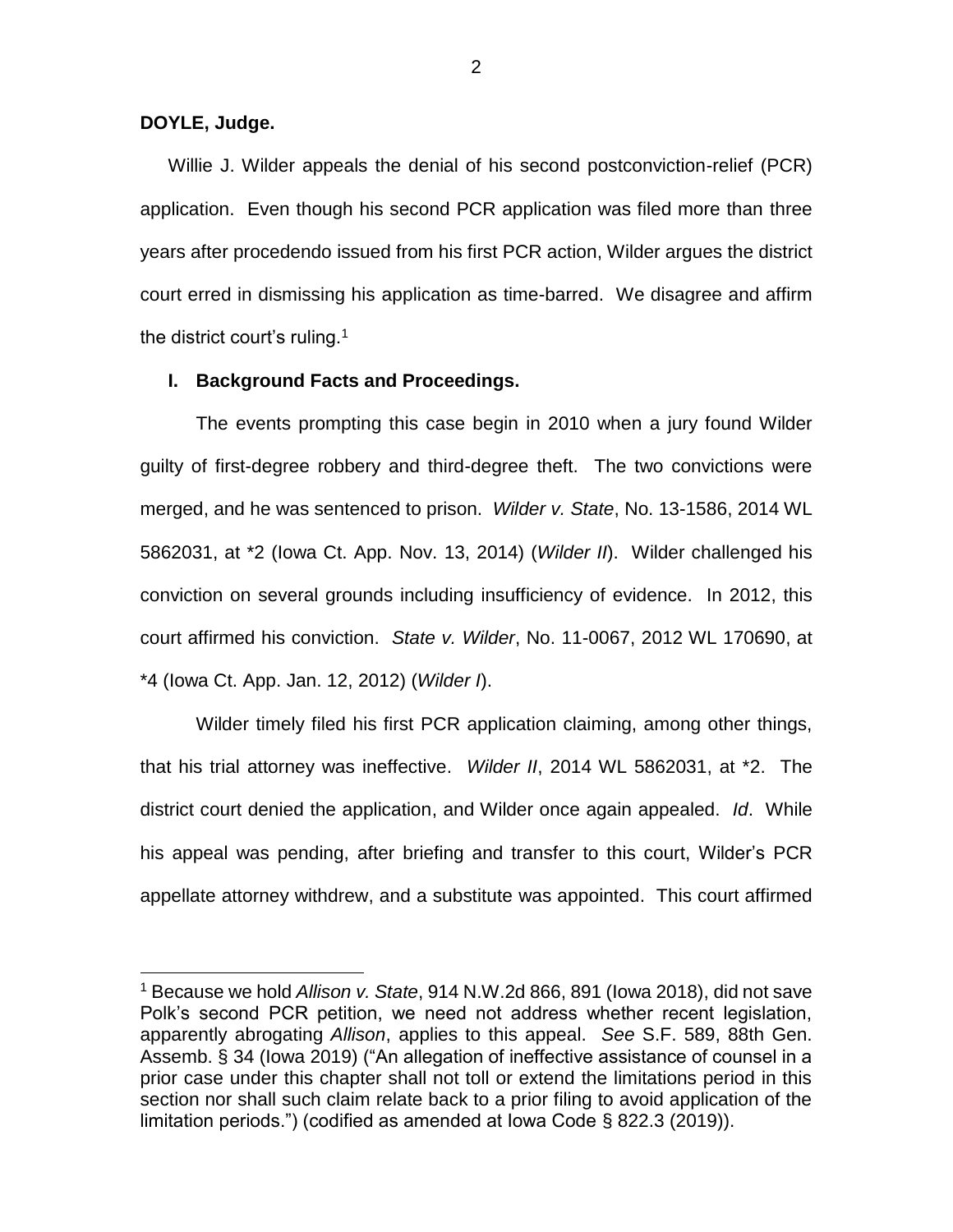finding that Wilder's "defense counsel acted reasonably" in presenting an alibi defense strategy and that Wilder showed no prejudice in his counsel's failure to challenge a witness's testimony. *Id*. at \* 3-4. Substitute PCR appellate counsel did not apply for further review, and procedendo issued on January 2, 2015. In a January 18, 2015 letter to Wilder, his substitute PCR appellate counsel wrote

I have had an opportunity to sort out where the confusion arose regarding my appointment to your case and my understanding of my appointment, and the error was clearly mine. As a result, the timeline to file for further review to the Iowa Supreme Court has long since passed, and you are foreclosed from now seeking its review of the Appellate Court. This was totally my fault, and for that I apologize, and you may seek whatever recourse from that at your disposal. And I do not state that cavalierly.

Wilder then waited almost three-and-a-half years before filing a second PCR application. He claimed that first PCR counsel was ineffective and failed to "sufficiently highlight and or question trial counsel as to the deceit involved in properly counseling client as to ramification of proceeding to trial v. plea offer." The State moved to dismiss arguing that the PCR application was time-barred under Iowa Code sections 822.3 and 822.8 (2018). Wilder resisted arguing that the PCR application should be considered timely under the Iowa Supreme Court's holding in *Allison v. State*, 914 N.W.2d 866, 890 (Iowa 2018), and that his previous substitute PCR appellate attorney's failure to explain applicable timelines to remedy his mistake prevented Wilder from timely pursuing any recourse.

Later, Wilder filed his first amended PCR application where he added a claim of ineffective assistance of appellate counsel stating that the ineffectiveness stemmed from substitute PCR appellate counsel's failure to apply for further review. Then Wilder filed a second amendment adding a claim of prosecutorial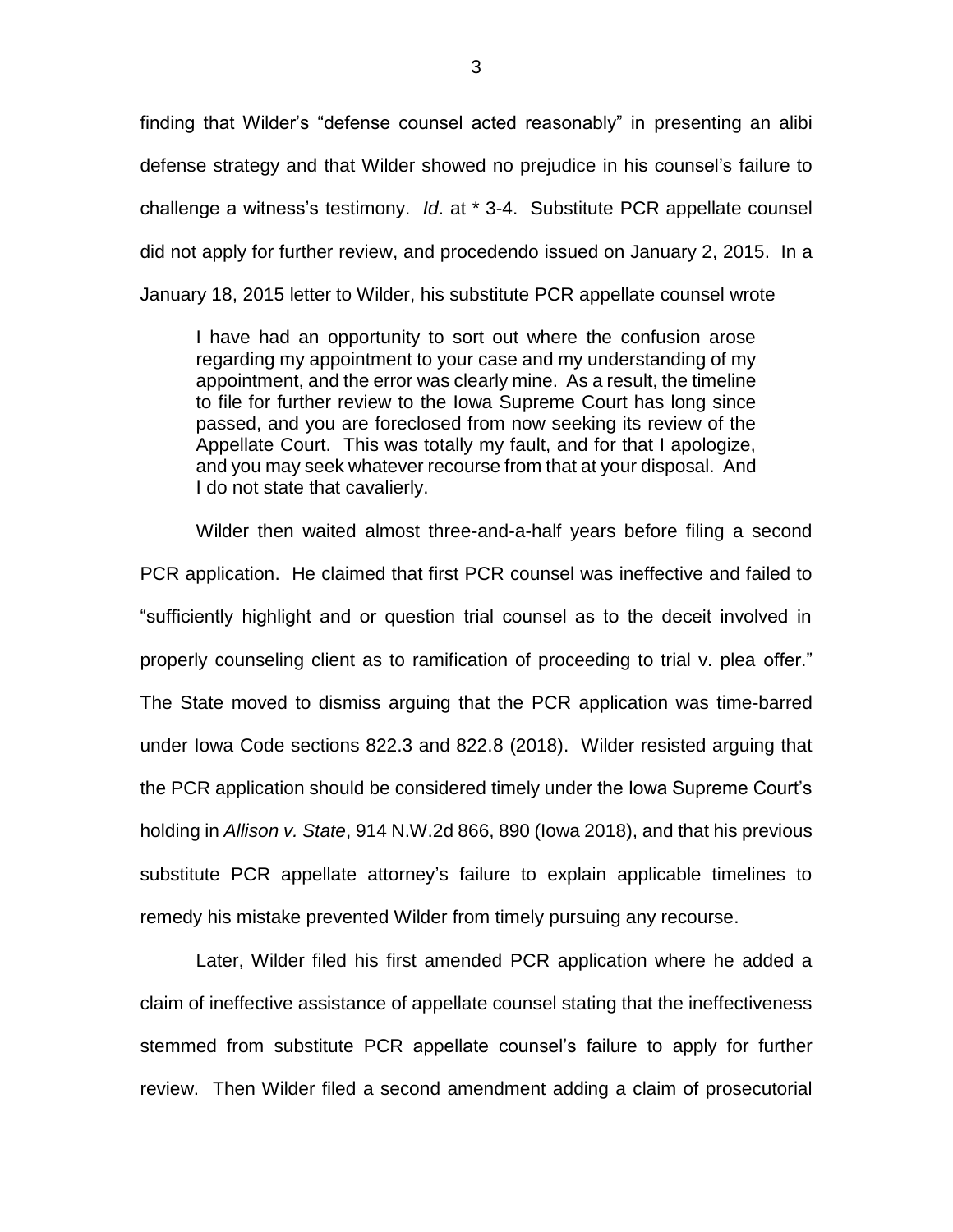misconduct in the original criminal proceedings. The district court dismissed

Wilder's application as untimely. Wilder appeals.

# **II. Scope and Standard of Review.**

We review a grant of a motion to dismiss a PCR application for correction

of errors at law. *Allison*, 914 N.W.2d at 870. But when a PCR applicant claims

ineffective assistance of PCR counsel, our review is de novo. *Id*.

# **III. Analysis.**

Iowa Code Section 822.3 requires that PCR

applications must be filed within three years from the date the conviction or decision is final or, in the event of an appeal, from the date the writ of procedendo is issued. However, this limitation does not apply to a ground of fact or law that could not have been raised within the applicable time period.

Wilder argues a relation-back doctrine provides him relief from the section 822.3

statute of limitations. *Allison* holds that

where a PCR petition alleging ineffective assistance of trial counsel has been timely filed per section 822.3 and there is a successive PCR petition alleging postconviction counsel was ineffective in presenting the ineffective-assistance-of-trial-counsel claim, the timing of the filing of the second PCR petition relates back to the timing of the filing of the original PCR petition for purposes of Iowa Code section 822.3 if the successive PCR petition is filed promptly after the conclusion of the first PCR action.

914 N.W.2d at 891. So, for the timing of the filing of a second PCR application to

relate back to the timing of the filing of the first under section 822.3, three prongs

must be met. There must be: (1) a timely filed PCR application alleging ineffective

assistance of trial counsel, (2) a successive PCR application alleging that PCR

counsel was ineffective in presenting the ineffective-assistance-of-trial-counsel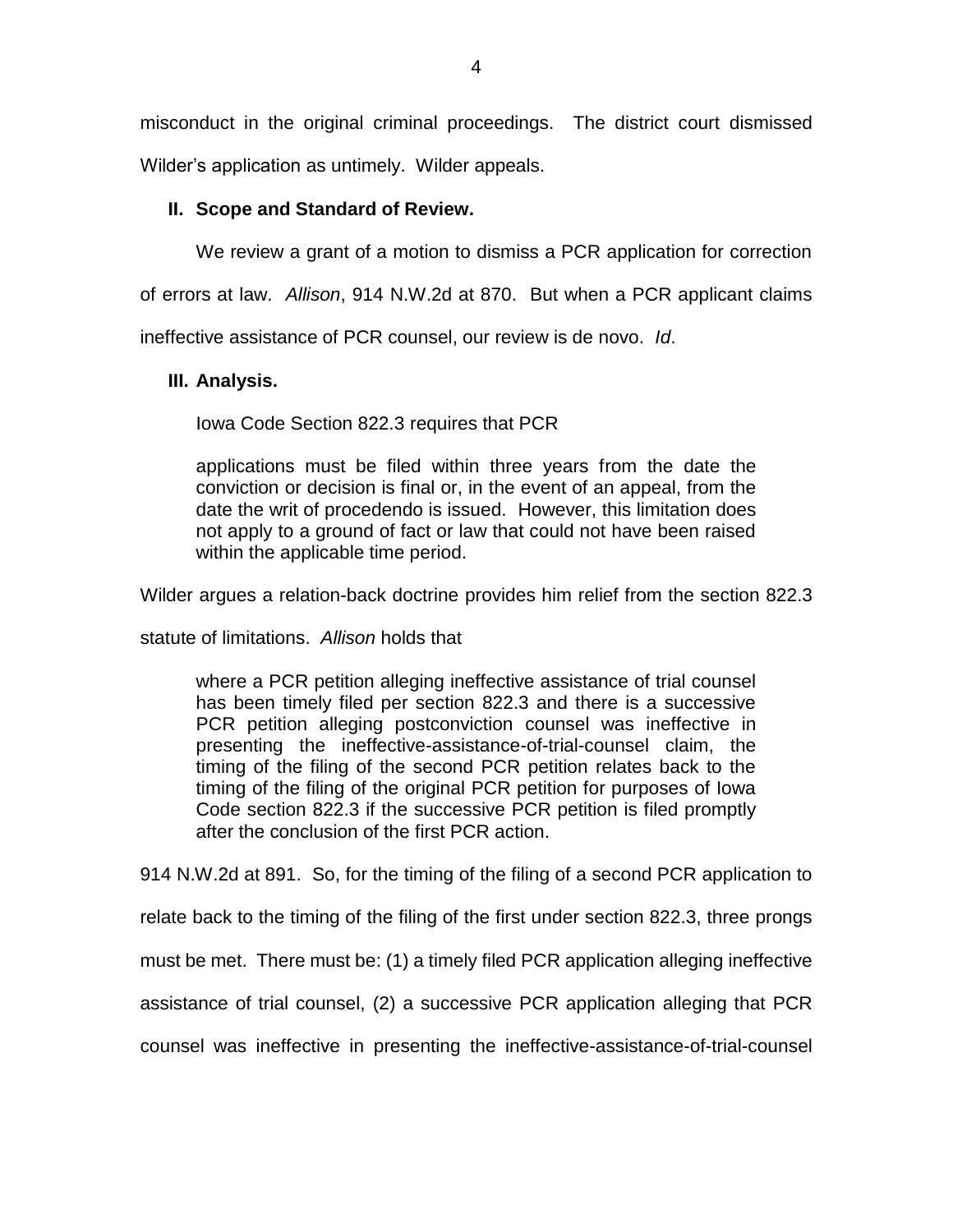claim in the first PCR action, and (3) prompt filing of the successive PCR application following the conclusion of the first PCR action.

Wilder's case satisfies the first prong. In his first timely filed PCR action he alleged his trial counsel was ineffective. He satisfies the second prong. He alleges his PCR appellate counsel was ineffective in presenting the ineffective-assistanceof-trial-counsel claim. So we examine the third prong—promptness in filing the successive PCR application.

Under the third prong of the *Allison* test, for the timing of the filing of the successive PCR application to relate to the timing of the filing of the first PCR action, the successive PCR application must be "promptly" 2 filed after the conclusion of the first. *Id*. Wilder's first PCR action concluded when procedendo issued on January 2, 2015. By the January 18, 2015 letter, Wilder was informed by his substitute appellate PCR lawyer that he blew the time to petition for review. Wilder did nothing for over three years. He waited until May 3, 2018 to file his second PCR application—almost three-and-a-half years after procedendo issued after his first PCR and more than three years after learning his substitute appellate PCR counsel had not petitioned for further review. In challenging this filing, the State moved to dismiss asserting the application was untimely. Wilder resisted arguing that the *Allison* relation-back doctrine should apply and that any late filing should be excused because his substitute appellate attorney failed to explain the applicable timelines adequately to remedy his mistake of not applying for further review. We, like the district court, find both arguments unpersuasive.

 $\overline{a}$ 

<sup>&</sup>lt;sup>2</sup> "Promptly" is not defined.